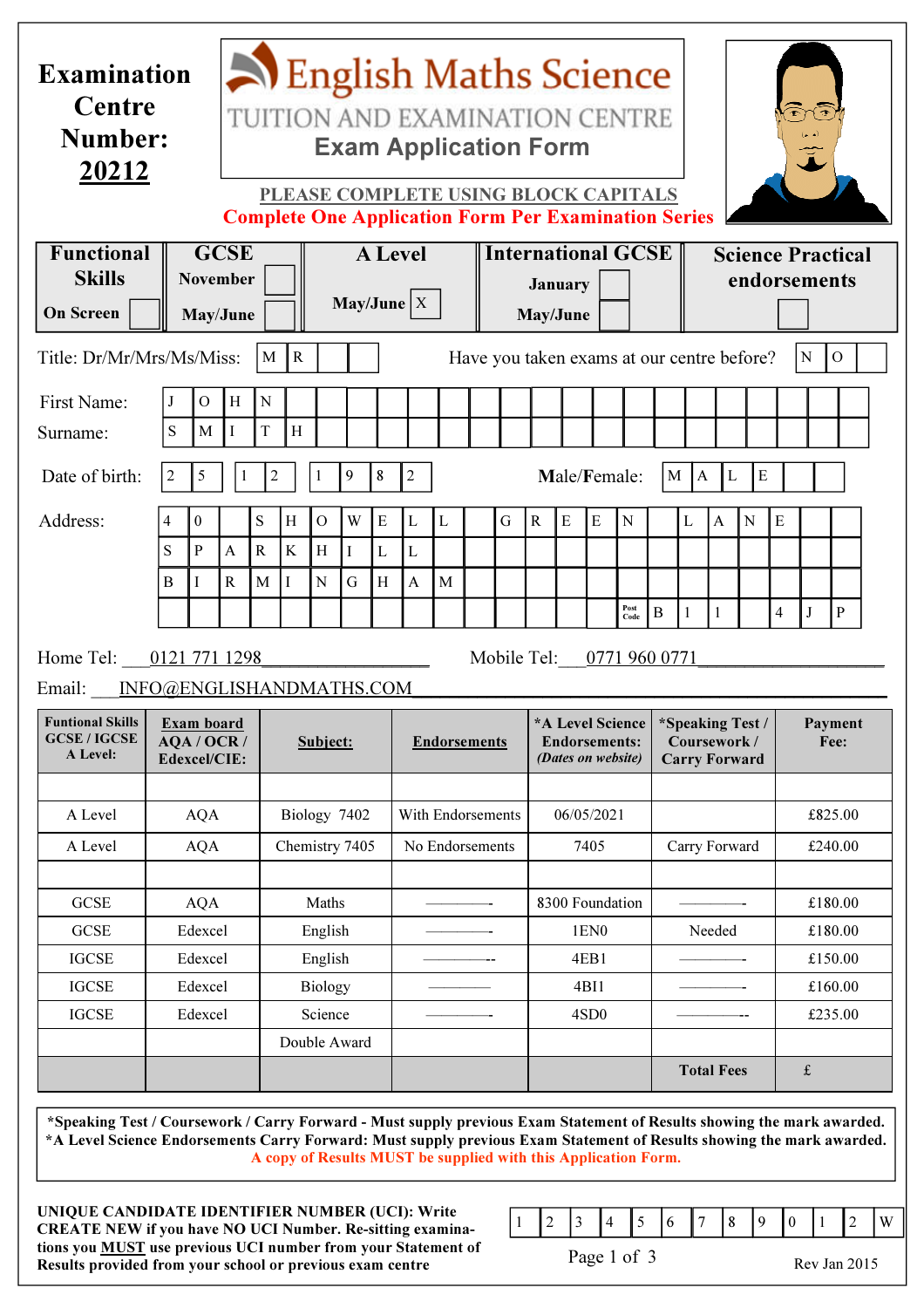# Payment Method: please tick

Cash:———————-——————–——–———–— Bank Trasfer: -PayPal Payment: -

Payment must be made at the same time as submitting this form

To Pay by Credit or Debit Card go to: http://www.englishandmaths.com/examination-centre/ and click PAY NOW or for Bank Transfer Information.

## DO NOT SEND CASH WITH THIS APPLICATION FORM VIA POST

Conditions of examination entries: It is your responsibility to ensure that the written examinations you want to be entered are available during the session indicated. You must ensure that the details provided are correct and that the exams do not clash with other examinations you take. You are strongly advised to verify the date and time of your examinations independently from the Examination Boards websites. The Statement of Entry that contains this information will be emailed or posted to you but delivery cannot be guaranteed. I can confirm i have read and understand the JCQ regulations relating to examinations contained on the Exam Booking & Information page on our website.

Refunds are not possible once examinations are booked and processed.

Applications received after the entry deadline will not be processed until late fees have been paid. Amendments after the examination board entry deadline will incur an additional fees.

## Attach Page 1, 2 & 3 and post this completed examination entry form together with:

One NEW passport size photograph -A photocopy of your passport or driver licence — Payment or Confirmation of Online payment -

Application forms are required 5 days before the entry deadlines date.

I accept the conditions of the examination entries as outlined above.

SIGNED ……………………………………………………… ………………….. DATE………………………………

Please send the Application Form via the Post Office Recorded Delivery Mail to: English Maths Science Tuition & Exam Centre, 40 Showell Green Lane, Sparkhill, Birmingham, B11 4JP.

Or

Scan the application form as pdf file only and email to:  $exams@englishandmaths.com$ 

#### How did you discover our Examination Centre?

Search Engine, Google Ad, Distance Learning College, Exam Board Website, Leaflet/Magazine, Web, Personal Recommendation <<<<<Please circle selection>>>>>>>>>>>